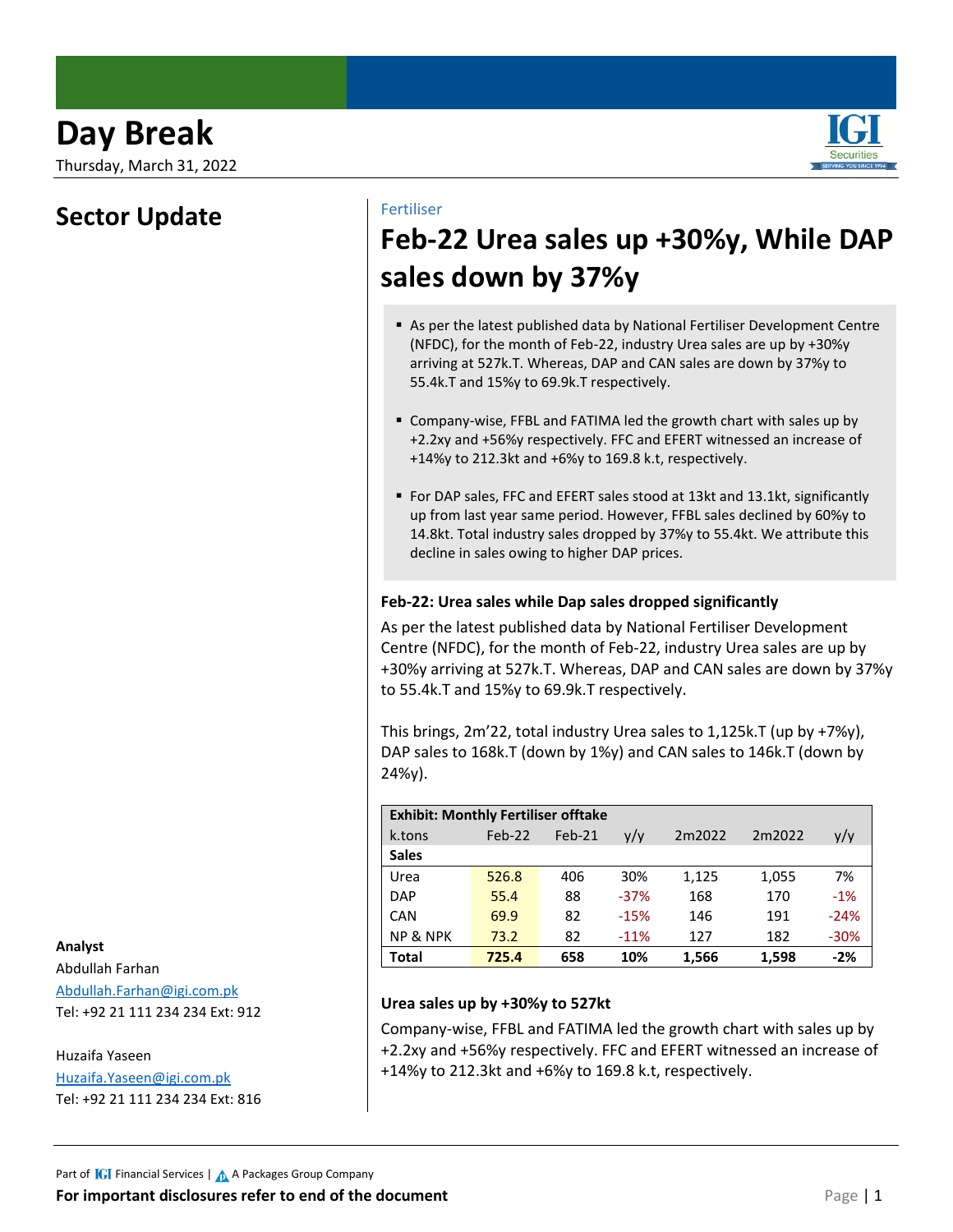

The increase is urea sales we believe is attributable to i) anticipation of further Urea price hike, and ii) better farm economics. On sequential basis urea volumes contracted by - 12%m owing to seasonal factors arising from end of Rabi sowing season.

Total urea production during the month stood at 520kt along with opening inventory of 27kt. This takes monthly urea availability to 547kt (excluding 50kt imported urea), which brings closing inventory to one of the lowest level of 19kt.

| <b>Exhibit: Monthly Fertiliser offtake</b> |          |        |       |        |        |          |
|--------------------------------------------|----------|--------|-------|--------|--------|----------|
| k.tons                                     | $Feb-22$ | Feb-21 | y/y   | 2m2022 | 2m2022 | y/y      |
| Urea - Sales                               |          |        |       |        |        |          |
| FFC                                        | 212.3    | 186    | 14.4% | 437    | 407    | 7.5%     |
| EFERT                                      | 169.8    | 160    | 6%    | 378    | 508    | $-25.5%$ |
| <b>FATIMA</b>                              | 65.5     | 42     | 56.5% | 155    | 119    | 30.9%    |
| <b>FFBL</b>                                | 39.3     | 18     | 2.2x  | 73     | 18     | 4x       |

### **DAP sales suffered, amid rising prices; down by 37%y to 55ktkt**

For DAP sales, FFC and EFERT sales stood at 13kt and 13.1kt, significantly up from last year same period. However, FFBL sales declined by 60%y to 14.8kt. Total industry sales dropped by 37%y to 55.4kt. We attribute this decline in sales owing to higher DAP prices.

Overall industry production during the month stood at 70.4kt along with imported and opening inventory total availability during the month stood at 314kt, which brings DAP inventory reached at 259kt.

| <b>Exhibit: Monthly Fertiliser offtake</b> |          |        |          |        |        |          |
|--------------------------------------------|----------|--------|----------|--------|--------|----------|
| k.tons                                     | $Feb-22$ | Feb-21 | V/V      | 2m2022 | 2m2022 | y/y      |
| <b>DAP - Sales</b>                         |          |        |          |        |        |          |
| <b>FFC</b>                                 | 13.0     | 0      | 564x     | 19     | 0      | 241.1x   |
| <b>EFERT</b>                               | 13.1     | 5      | 2.5x     | 36     | 32     | 12.6%    |
| <b>FATIMA</b>                              | 1.9      | 1      | 33.4%    | 3      | 4      | $-26.1%$ |
| <b>FFBL</b>                                | 14.8     | 37     | $-60.3%$ | 77     | 54     | 41.6%    |

### **Outlook**

Going forward, we expect DAP sales could come further under pressure due to higher commodity prices. As of latest, domestic DAP prices as per Pakistan Bureau of Statistics have reached PKR 9,326/bag compared to PKR 4,687/bag last year. Recently urea manufacturers have increased urea prices by PKR 80/bag taking the market retail prices to PKR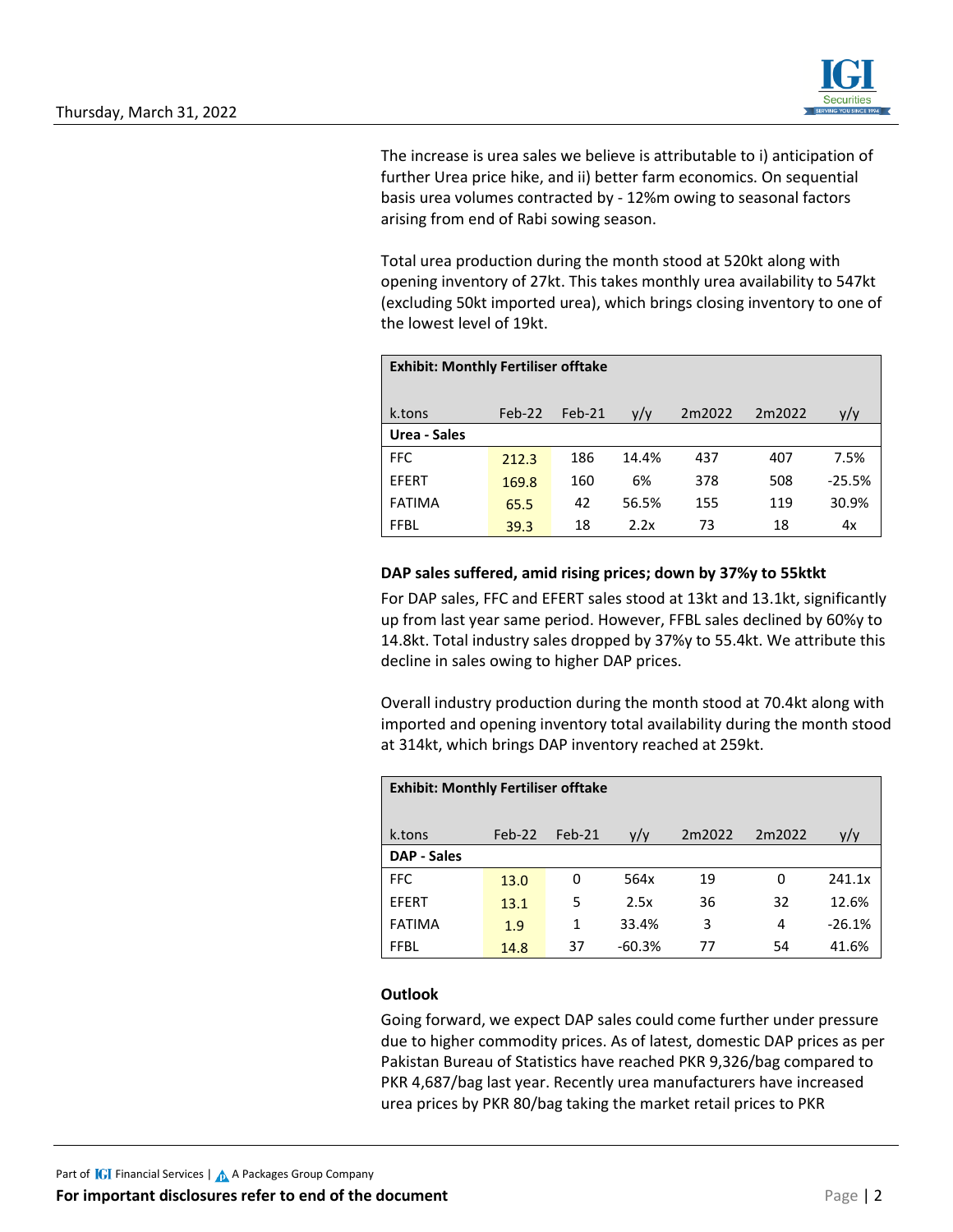

1,973/bag (sona). We believe, there is still ample of room for producers to further increase urea prices ahead of Kharif season, given international prices hovering in the region of US\$ 550-600/t translating to equivalent price of PKR ~5,000/bag.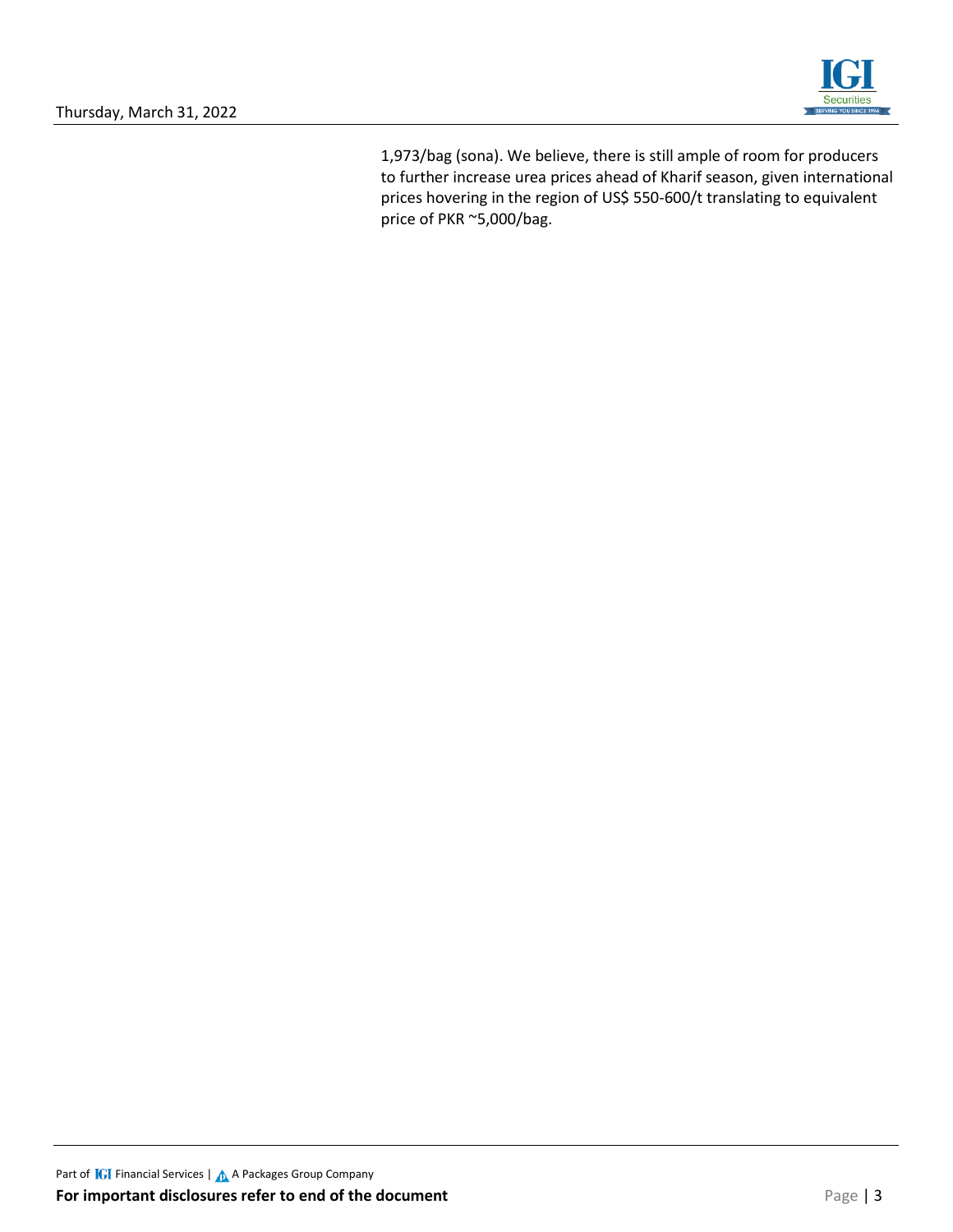

### **Important Disclaimer and Disclosures**

Research Analyst(s) Certification: The Research Analyst(s) hereby certify that the views about the company/companies and the security/ securities discussed in this report accurately reflect his or her or their personal views and that he/she has not received and will not receive direct or indirect compensation in exchange for expressing specific recommendations or views in this report. The analyst(s) is principally responsible for the preparation of this research report and that he/she or his/her close family/relative does not own 1% or more of a class of common equity securities of the following company/companies covered in this report.

**Disclaimer**: The information and opinions contained herein are prepared by IGI Finex Securities Limited and is for information purposes only. Whilst every effort has been made to ensure that all the information (including any recommendations or opinions expressed) contained in this document (the information) is not misleading or unreliable, IGI Finex Securities Limited makes no representation as to the accuracy or completeness of the information. Neither, IGI Finex Securities Limited nor any director, officer or employee of IGI Finex Securities Limited shall in any manner be liable or responsible for any loss that may be occasioned as consequence of a party relying on the information. This document takes no account of the investment objectives, financial situation and particular needs of investors, who shall seek further professional advice before making any investment decision. The subject Company (ies) is a client of the IGI Finex Securities Limited and IGI Finex Securities offers brokerage services to Subject Company (ies) on a regular basis, in line with industry practice. This document and the information may not be reproduced, distributed or published by any recipient for any purpose. This report is not directed or intended for distribution to, or use by any person or entity not a client of IGI Finex Securities Limited, else directed for distribution.

**Rating system**: IGI Finex Securities employs three tier ratings system, depending upon expected total return (return is defined as capital gain exclusive of tax) of the security in stated time period, as follows:

### **Recommendation Rating System**

Buy if target price on aforementioned security (ies) is more than 10%, from its last closing price(s) Hold if target price on aforementioned security (ies) is in between -10% and 10%, from its last closing price(s) Sell if target price on aforementioned security (ies) is less than -10%, from its last closing price(s)

**Risk**: Investment in securities are subject to economic risk, market risk, interest rate risks, currency risks, and credit risks, political and geopolitical risks. The performance of company (ies) covered herein might unfavorably be affected by multiple factors including, business, economic, and political conditions. Hence, there is no assurance or guarantee that estimates, recommendation, opinion, etc. given about the security (ies)/company (ies) in the report will be achieved.

**Basic Definitions and Terminologies used:** Target Price: A price target is the projected price level of a financial security stated by an investment analyst or advisor. It represents a security's price that, if achieved, results in a trader recognizing the best possible outcome for his investment, Last Closing: Latest closing price, Market Cap.: Market capitalization is calculated by multiplying a company's shares outstanding by current trading price. EPS: Earnings per Share. DPS: Dividend per Share. ROE: Return on equity is the amount of net income returned as a percentage of shareholders' equity. P/E: Price rnings ratio of a company's share price to its per-share earnings. P/B: Price to Book ratio used to compare a stock's market value to its book value. DY: The dividend yield is dividend per share, divided by the price per share.

IGI Finex Securities Limited Research Analyst(s) Research Identity Number: BRP009 © Copyright 2022 IGI Finex Securities Limited